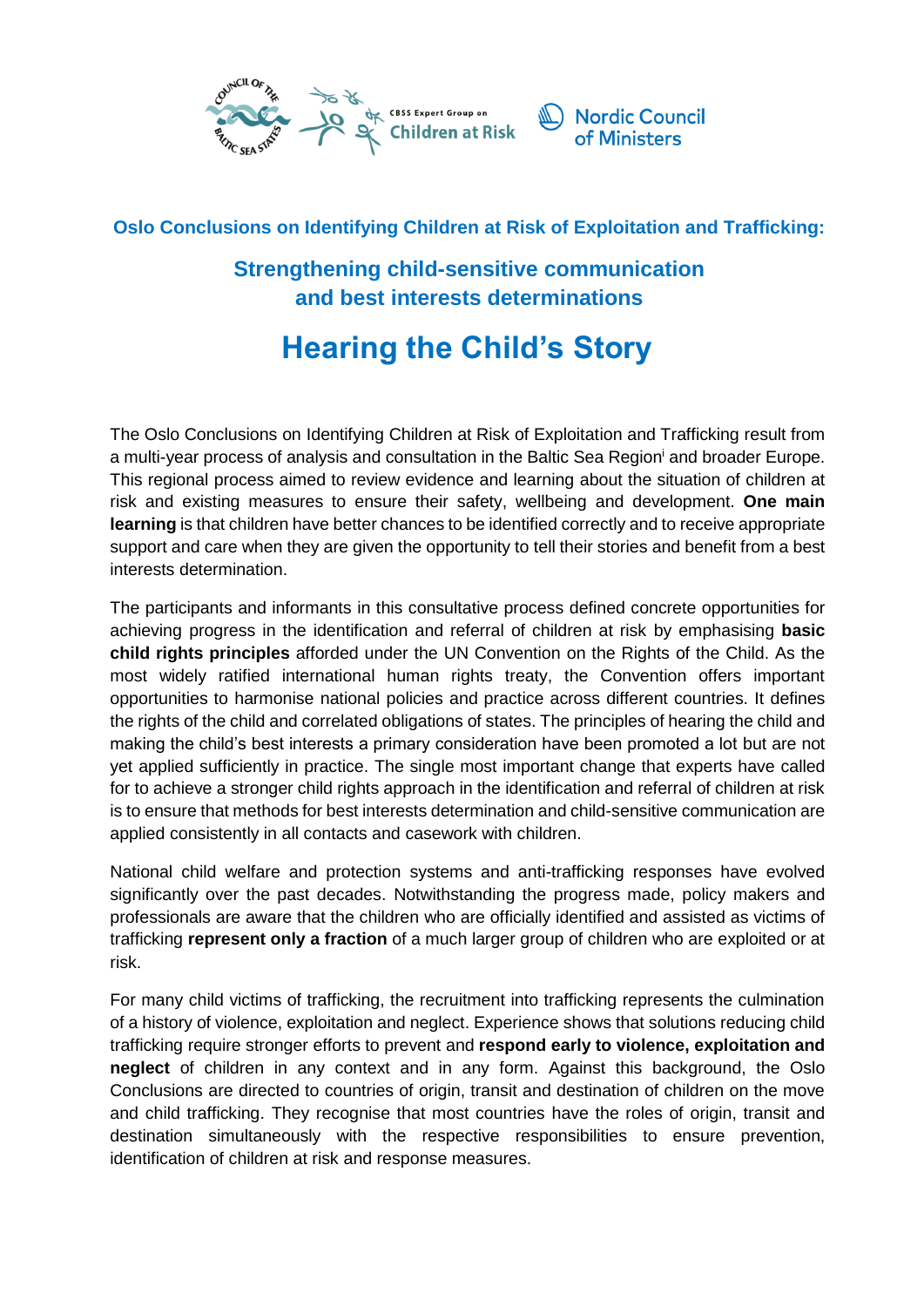The Oslo Conclusions represent a summary of the discussions and learning from the consultative process led by the Council of the Baltic Sea States in cooperation with the Nordic Council of Ministers, national governments and state agencies, with the engagement of the European Union, the Council of Europe, the United Nations and other partners. Since 2013, this regional consultation process has involved several hundred officials and professionals in child welfare and protection, social and health care, law enforcement and the judiciary, education and immigration, the academia, specialised organisations as well as children and young people.<sup>ii</sup>

The Oslo Conclusions were presented at the Oslo Conference on Identifying Children at Risk of Exploitation and Trafficking, organised by the Council of the Baltic Sea States with the support of the Nordic Council of Ministers on 29-30 May 2018. Hosted by the Norwegian Directorate for Children, Youth and Family Affairs, the Oslo Conference engaged 80 participants and high-level representatives from 12 European countries, inter-governmental and regional organisations and the United Nations.

The Oslo Conclusions will guide the continued work of the Council of the Baltic Sea States and provide inspiration for the cooperation with national stakeholders, civil society and other partners to safeguard child victims of exploitation and trafficking and children at risk.

#### **The political attention to child trafficking remains high**

The Oslo Conference and Conclusions were developed in light of the continued strong interest at the global, regional and national levels to protect children from trafficking. For over two decades, addressing the sexual exploitation and trafficking of children has been high on the agendas of national governments in Europe and the world. Since 1996, the **World Congresses against the commercial sexual exploitation of children** have mobilised states, organisations and the private sector to combat the sexual exploitation of children. With the adoption of the **UN Trafficking Protocol** in the year 2000, child trafficking was defined as a form of transnational organised crime committed for the purpose of sexual exploitation, forced labour or other forms of exploitation. The international definition was subsequently introduced into national penal codes, where wording and scope varies from country to country. **The Council of Europe Convention on Action Against Trafficking in Human Beings** of 2005 strengthened the focus on victim assistance. It adopted the international definition of child trafficking for the broad European region, underlining the fact that child trafficking takes place also within countries and without the involvement of large-scale transnational organised crime. The **Council of Europe Convention on the Protection of Children Against Sexual Exploitation and Sexual Abuse** of 2007 provides the most comprehensive set of legal standards to address sexual exploitation and other forms of sexual violence against children. It combines legal safeguards for prevention, victim assistance and support, law enforcement and prosecution. The definition of child trafficking evolved further when the **2011 EU Anti-trafficking Directive** provided that the exploitation in criminal activities and forced begging could qualify as human trafficking, as long as begging cases qualify as forced labour or services.

In addition to the law reform process, European countries have rolled out intense activities to set up National Rapporteurs, working groups, specialised law enforcement and coordination units, observatories and agencies to combat human trafficking. National action plans and programmes, special shelters, referral mechanisms, projects and campaigns have been drawn up throughout the region. Organisations and civil society have also been important actors in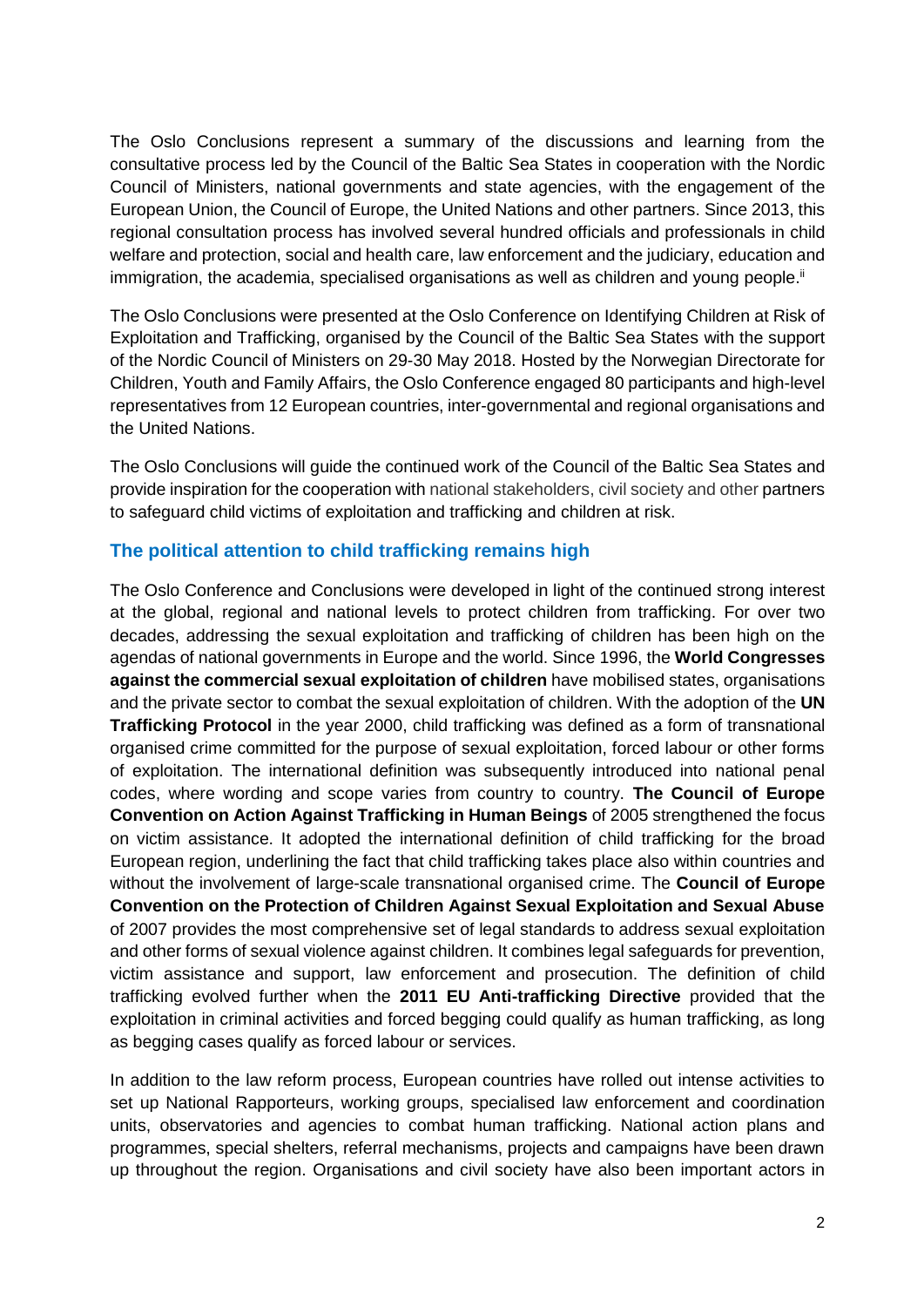advocating for reforms, offering services and support. The experience throughout the Baltic Sea Region shows that these anti-trafficking measures tend to work as long as children are correctly identified and officially recognised as victims or presumed victims of trafficking and remain within the assistance system.

#### **Experts call for renewed efforts to solve known challenges**

In practice, only few children benefit from the established anti-trafficking responses. The official identification of children as victims or presumed victims of trafficking functions as a gatekeeper for children to access certain services. Where coordination is weak, services for child protection, social welfare, health care, education, immigration and asylum, law enforcement and justice often fail to identify child victims and children at risk. The quality of the identification process and referral is therefore essential, and they have to be in accordance with the best interests of the child. Too often, children are not correctly identified and remain excluded from the assistance and support they are entitled to.

Many children remain excluded because services are not tailor-made to their specific needs. It is not uncommon that low-threshold services offered by local authorities or civil society identify children in situations of exploitation who refuse to be referred to mainstream childcare and protection services. Existing measures for identification and referral do not always capture children who are exploited in other contexts than trafficking. As a result, many children remain in situations of exploitation, often with very little support even after they got in contact with the authorities and service providers. Others drop out of assistance schemes or go missing because their views and concerns are not heard and addressed by the services. The practice to refer children to closed shelters to protect them from contact with exploiters and traffickers has been criticised as it infringes upon the child's right to freedom of movement. There is a high risk that children perceive closed centres as a form of detention. This undermines the trust building between state authorities, service providers and the child, which would be essential for finding solutions in the best interests of the child and prosecuting the exploiters. Some children feel their needs are met better in the exploitative environment than when entering an assistance scheme, which has been developed to protect them. Others return to a precarious or exploitative environment after they conclude their assistance programme, or are re-trafficked.

Children are also at risk when their parent is a victim of trafficking, is living with them in a situation of exploitation or leaving them behind. The specific vulnerabilities and needs of the children of adults or adolescents who are victims of trafficking have not yet been analysed or documented extensively, although case examples show they are at risk of sale, exploitation and trafficking, and other forms of violence or neglect.

Considering these challenges, the level of frustration among service providers is notable. Again and again they find themselves in situations where they miss adequate means and methods to interrupt and prevent exploitative relationships and to ensure children stay in the assistance system. Some professionals report feeling powerless in the face of threats by criminal networks against victims and their families or when debts or other means of control put children or their families under pressure. In many cases, criminal investigations and prosecutions fail because they rely overly on the child's testimony, while child-sensitive procedures are not always in place to obtain reliable testimonies from children. Few child victims of exploitation and trafficking benefit from the child-sensitive procedures offered by Barnahus (Children's House) or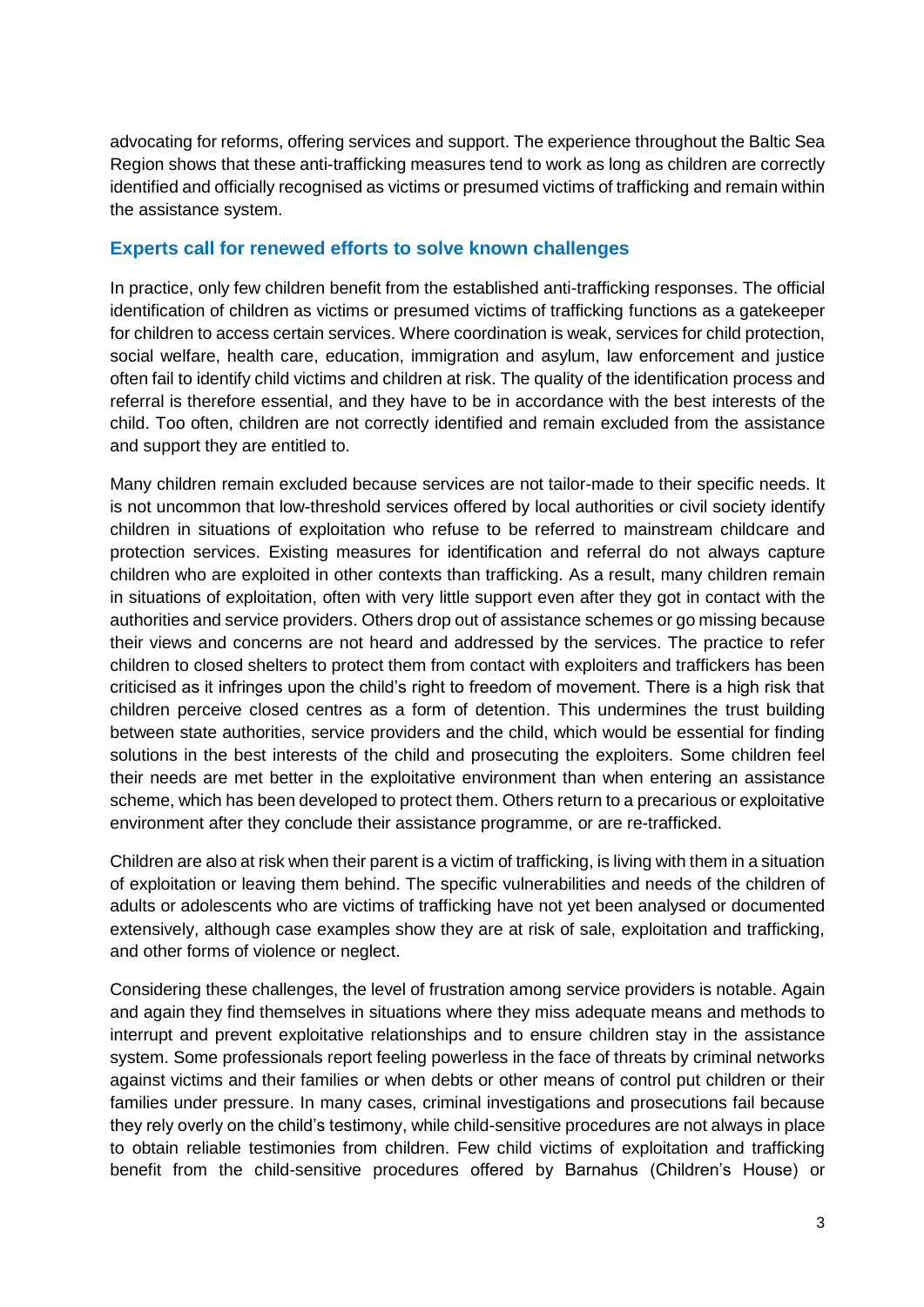comparable models, where trained specialists conduct forensic interviews with child victims and obtain statements with high probative value. Services for victims are often limited to child protection and safety and provide mostly short-term perspectives for the child's future.

When the number of migrants and asylum seekers arriving in Europe increased strongly during 2015, the need to find solutions for these and other challenges and to identify victims of trafficking and persons at risk in mixed migration flows became evident once again.

### **The Oslo Conclusions propose solutions rooted in the UN Convention on the Rights of the Child**

The Oslo Conclusions build upon available documentation and analysis with regard to the identification and referral of child victims of exploitation and trafficking and children at risk. They recognise and reaffirm the comprehensive body of recommendations that have been issued previously.<sup>iii</sup> The Oslo Conclusions recognise however also that tangible solutions are required to resolve known challenges. Against this background, they recommend responses rooted in the UN Convention on the Rights of the Child that are central to a child rights approach.

The single most important change that experts have called for to achieve a stronger child rights approach is to ensure that methods for best interests determination and child-sensitive communication are applied consistently in all contacts and casework with children at risk. Evidence and experience suggest that this procedure holds benefits for the children concerned and serves the interests of societies and states.

A child rights approach is most appropriate and effective for the early identification and response to all cases or risks of violence, exploitation and neglect, including cases of child trafficking. A child rights approach, based on a best interests determination, enables the child's active engagement in all procedures and decisions concerning the child and provides a continuum of services for the child's safety, wellbeing and development. When working with a child rights approach, casework and service provision are always determined by an individual case and needs assessment, which is part of a best interests determination procedure, rather than the child's identification according to a specific status or group. The outcome of the individual case and needs assessment guides collaboration with the child and service provision, rather than generalisations related to the child's age, gender, religion, national or social background or other elements of the child's identity and background.

The child is heard through child-sensitive communication methods and the child's views and feedback inform identification routines and referral to services. Trained social workers, police officers and other service providers listen to the child's story and views, gather evidence from the child's statement and take this information into account when planning follow-up services for recovery, support and durable solutions, as well as justice. The reflections and recommendations of children inform the continuous development of policy and practice.

Experience shows that the identification of child victims of trafficking is facilitated better when understood **as a process and a result of service provision**. In many cases, children disclose relevant information about their trafficking situation when they receive care and support that is appropriate to their specific needs and aspirations and promotes their development and transition into adulthood and independent life.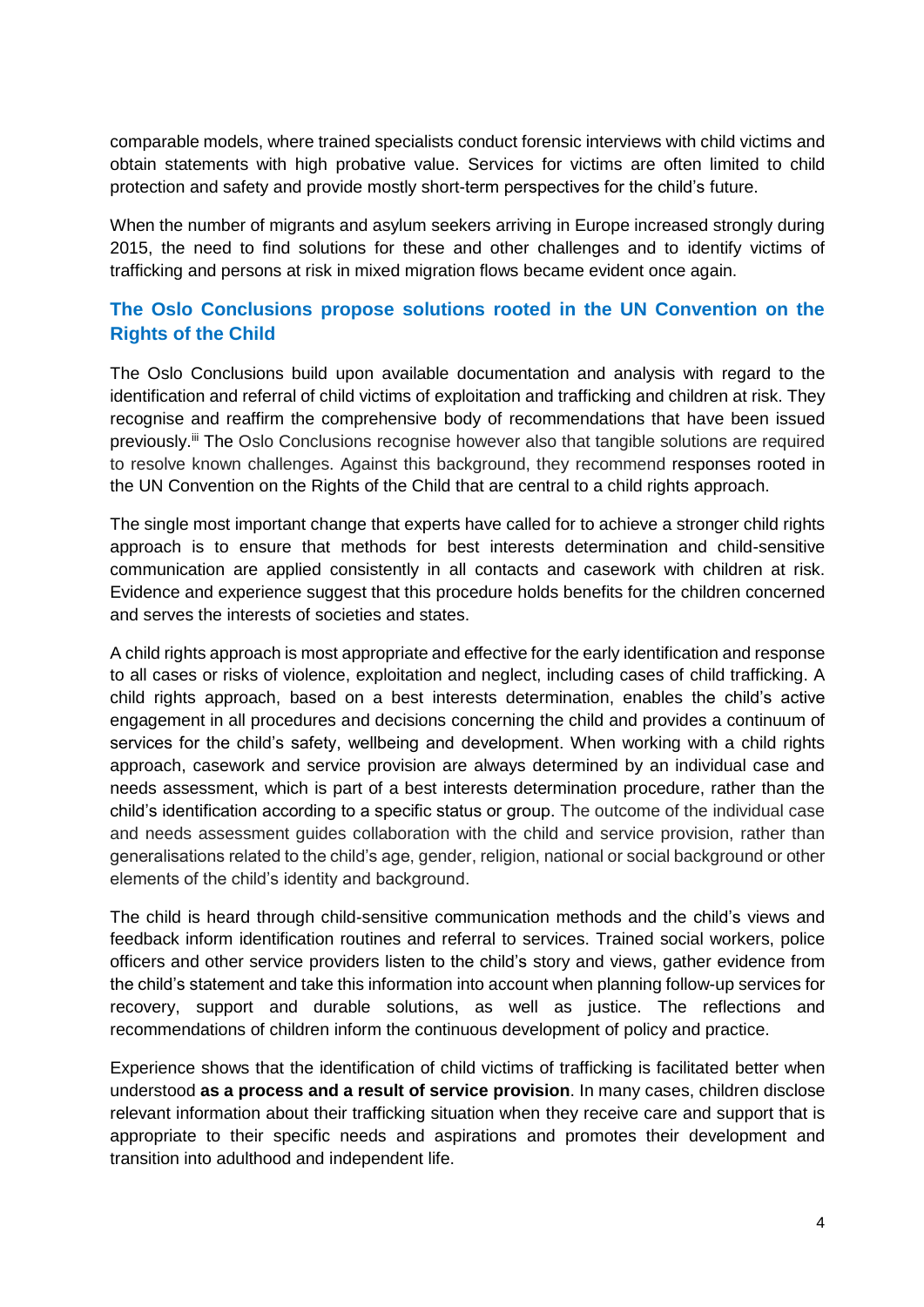## **The Oslo Conclusions propose a reorientation of approaches for the identification and referral of children at risk of exploitation and trafficking**

The proposed reorientation envisages *shifting the focus from a narrow approach targeting child trafficking cases to identifying and responding to exploitation in any form or context*. Identifying and responding to trafficking cases becomes thereby a specialised followup measure within a broader system for the prevention of child exploitation.

Where attention is limited to the identification and referral of child trafficking cases, many cases of exploitation will remain unnoticed and unaddressed. When the primary interest is to identify and address the exploitation of children, irrespective of whether or not exploitation takes place in the context of trafficking, or even as sale of children, a much broader group of children will be reached, including child victims of trafficking or sale. Making the response to child exploitation a priority will therefore help developing more inclusive measures and leaving no exploited child excluded.

# **Conclusions:**

The participants and informants of the multi-year consultation process led by the Council of the Baltic Sea States in cooperation with the Nordic Council of Ministers confirmed the importance of strengthening measures for the identification and referral of children who are victims of exploitation and trafficking or at risk. They emphasised the need to continue the cooperation and networking at the national, regional and transnational levels with increased commitment towards this goal. Against this background, the Oslo Conference participants concluded the following:

1. *Hearing the child's story is key to identifying what the child has lived through and what type of referral is most appropriate.* Children and young people report that they have rarely or never been asked to tell their stories and that they would appreciate the opportunity to have someone listening to them. Many children have been in contact repeatedly with different services without being able to establish trust and tell their stories. Advocates working with children at risk advise service providers to ask questions, take time to listen and to ask again when children are reluctant to speak out, without however pushing the child to speak about sensitive issues. That is a sensitive balance to strike. Officials and professionals have helped children to open up, establish trust and speak out by showing a genuine interest in the child as a person. When the child's story is not heard, experiences or risks of exploitation and trafficking in the child's past, and implications for the child's risks in the present and future, might remain unidentified. In that case, the exploitation can continue without being revealed.

2. *Child-sensitive communication facilitates the identification of acts of violence, exploitation and trafficking in the child's present or past, as well as risk factors.* Officials and professionals working with children have expressed a need for more training on how to hear and interview children and how to integrate principles of child-sensitive communication into their work. Evidence-based interviewing protocols are in use in different contexts, for instance in Barnahus (Children's House) and other places where forensic interviews are conducted with child victims of crime, or in the monitoring of institutions for children. These protocols have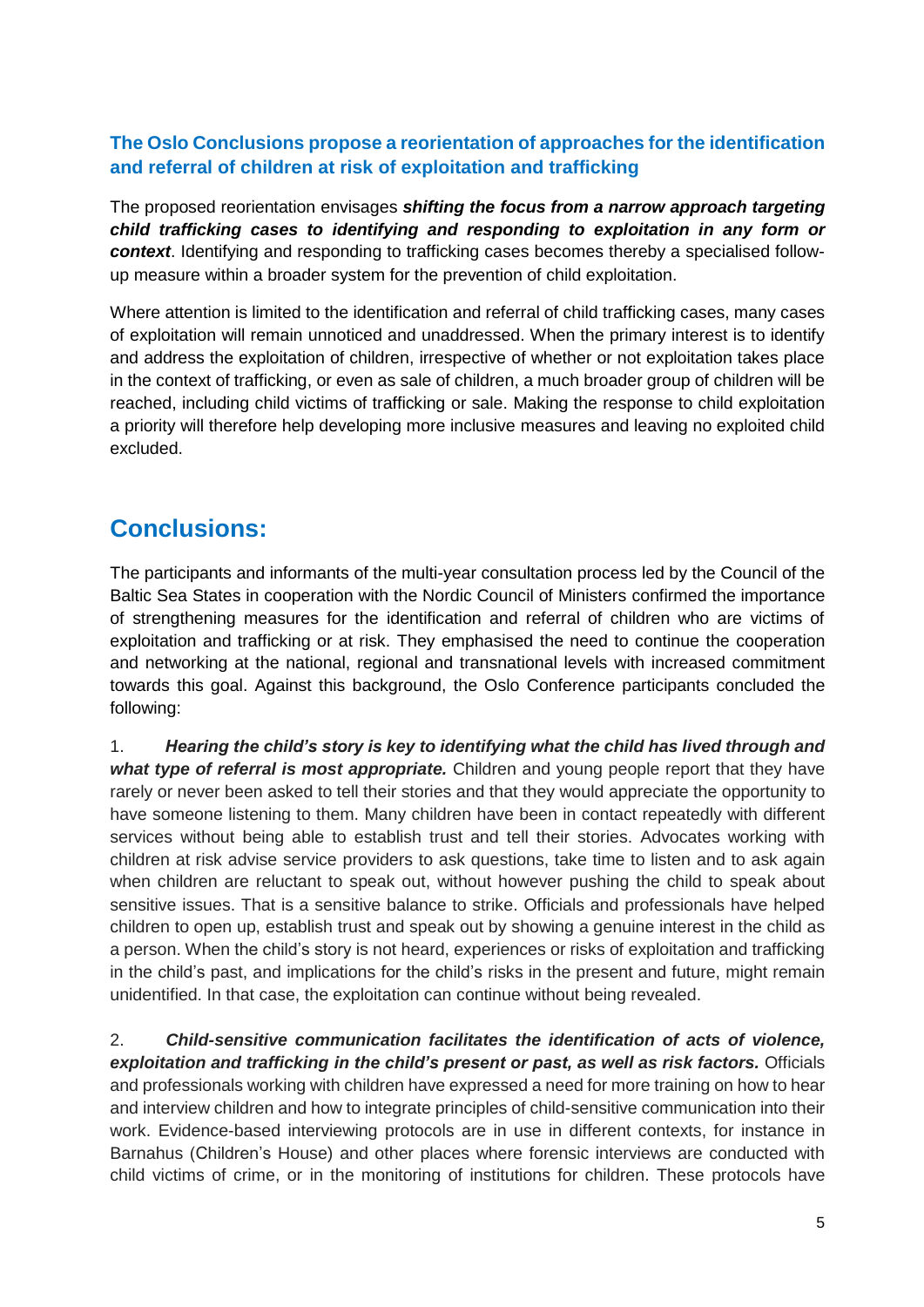proven effective to guide officials and professionals in child-sensitive communication and interviewing techniques. They facilitate the child's disclosure without interfering or influencing the child's testimony. They enhance the credibility and probative value of a child's statement in investigations and administrative or judicial proceedings and help the child gain confidence and trust. The use of evidence-based interviewing protocols and principles of child-sensitive communication can be expanded to all situations where adults communicate with children, in both formal and informal settings. Providing a child-friendly environment when hearing or interviewing children at risk is essential. Service providers and researchers have experienced that communicating with children in informal settings and during leisure time activities helps the children to open up and share information. For ethical reasons, children must always be informed, in a language they understand, how the information they share will be used.

3. *A best interests determination procedure offers a comprehensive and structured approach to assess the risks and resiliency of the child and to identify incidents of violence, exploitation and child trafficking.* Although the best interests principle is strongly enshrined in national and European law, research shows that many countries do not provide for a unified and comprehensive best interests determination procedure in practice. Case assessments and decision-making procedures are commonly fragmented and remain focused on the interests of specific service providers, such as childcare and protection, health, immigration and asylum, or law enforcement. In consequence, children miss out of this important opportunity to tell their stories and have their situations assessed in a comprehensive way. A thorough case assessment in the context of a best interests determination is not limited to identifying a single event of exploitation or violence – it aims to understand if the child has a history of violence, exploitation and neglect and how this background might render the child vulnerable to continued victimisation. As part of a best interests determination, service providers identify also protective factors, sources of resiliency and support for the child and target these areas specifically to empower the child. A best interests determination, which includes hearing the child, is the precondition for ensuring that responses and services are meaningful for the girl or boy and based on an individual case and needs assessment. The individual and child-centred approach in a best interests determination procedure enhances the chances that the child collaborates with service providers, shares information and establishes trust, and remains actively involved in the support programme.

4. *A best interests determination procedure lays the foundation for ensuring a continuum of services for prevention, protection and empowerment.iv* The overall objective of a best interests determination is to reach a decision on a child's best interests in relation to a specific question and, in the cases of children on the move, a durable solution. Decisions made on the basis of a best interests determination are considered to be safe, rights-based, sustainable and more cost-effective. They have the power to help children exit situations of exploitation, support their recovery and rehabilitation and empower them to prevent renewed recruitment into exploitation or re-trafficking. In follow-up to the best interests determination, the decision must be implemented in due course and children must not be left in a legal limbo or be kept waiting as that might place them at risk. Best interests determinations provide information about a child's situation, which is necessary for longer-term continuity of care planning in support of a child's development into adulthood and independent life, irrespective of whether the child remains in the country, is transferred or returned to another country. Child-centred models for multi-disciplinary cooperation in casework and care planning, such as the life project model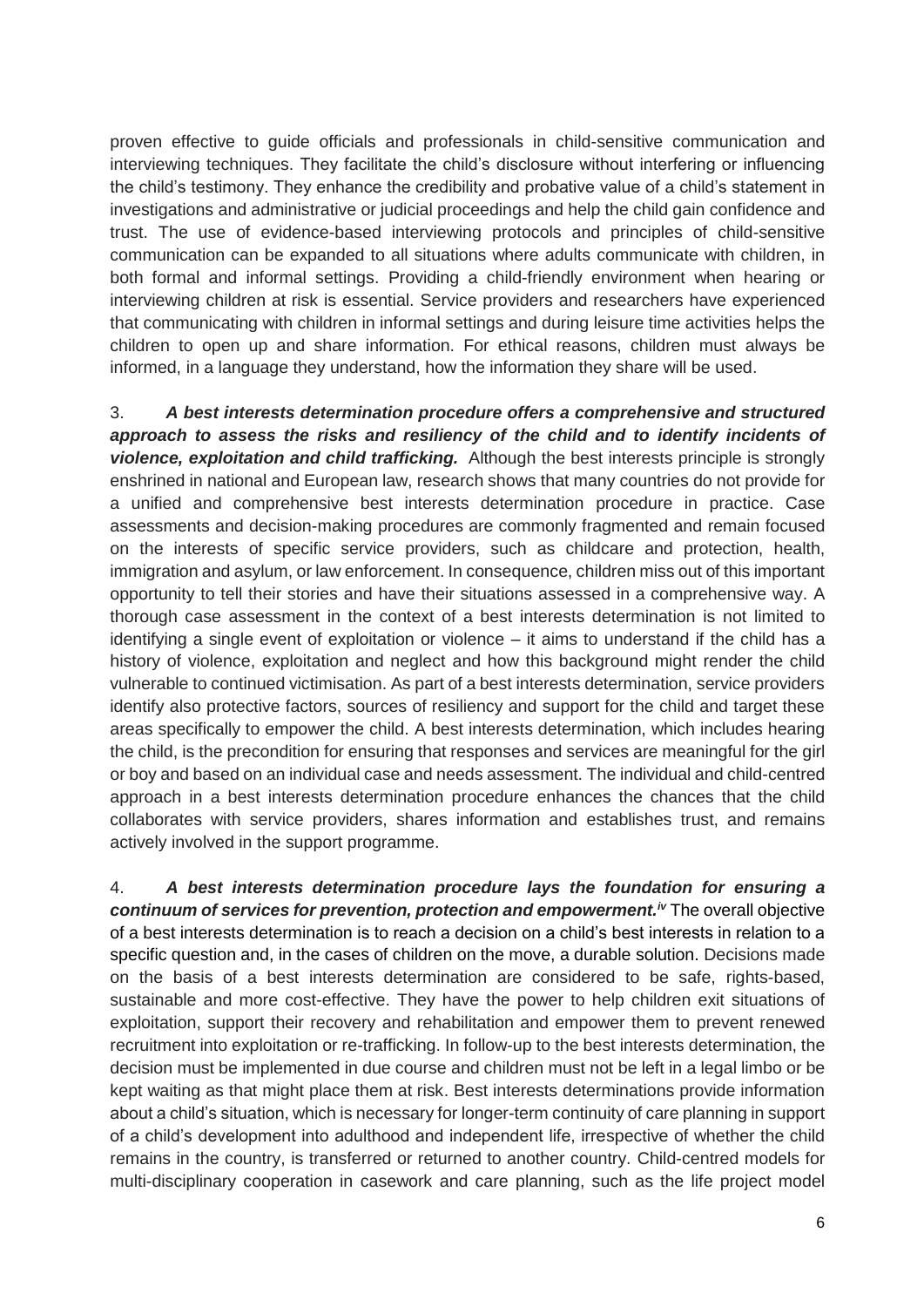recommended by the Council of Europe<sup>v</sup>, offer a sensible and meaningful structure to inform best interests determinations and facilitate the implementation of durable solutions or other decisions concerning the child. The life project model envisages a longer-term case assessment and care planning process with the active engagement of the child, which motivates the child to collaborate with service providers irrespective of any pending decisions concerning the child's immigration status or asylum. Implementing a durable solution and other decisions taken on the basis of a best interests determination requires a close follow-up and monitoring of the child's safety, wellbeing and development. In transnational cases, durable solutions might be implemented in countries of origin, transit or destination and might require the collaboration of authorities and service providers across borders.

5. *The identification and referral of child victims and children at risk tends to be more effective when done by a multi-disciplinary and interagency group.* Local cooperation mechanisms involving child protection services and law enforcement have proven successful to enhance the identification of child exploitation and trafficking and the referral of children at risk. Experience shows that multi-disciplinary groups who collaborate in the identification, referral or case management of children at risk tend to identify more cases of child exploitation and trafficking than professionals working in isolation. Mechanisms for cooperation and referral benefit from clear regulations, conceptual clarity about the exploitation of children and children at risk, and an understanding of each partner's specific role and responsibilities, mandate and working methods contributing to a common goal. While in contact with different agencies and service providers, children benefit from having a trusted adult by their side to support and guide them and promote their best interests. A trusted adult could be a guardian, a mentor or another type of support person who is knowledgeable, protective, encouraging and safe for the child. Local multi-disciplinary and interagency groups might also engage with networks in other municipalities to exchange experience and lessons learned. Multi-disciplinary cooperation and coordination is required at and across all levels, including the national, inter-ministerial, and transnational levels.

# **Annex – Recommendations**

The following reflections and recommendations provide details and considerations for developing a more inclusive, child rights approach to the identification and referral of child victims and children at risk. The overall objective is to promote the implementation of national, European and international standards concerning child victims of crime and children at risk and the prevention of exploitation and trafficking.

#### **National laws and policies provide stronger safeguards if they protect children from all forms of exploitation and afford exploited children the status of victims of crime**

The UN Convention on the Rights of the Child protects children from exploitation and trafficking in any context and in any form (Articles 19, 32-36). National laws provide numerous provisions, in child protection and social welfare laws, civil codes, labour and penal laws, to prevent the exploitation of children and assist children who have been exploited. While the legal framework and policy responses to the exploitation of children differ from country to country, children who are exploited cannot yet count on being recognised as victims of crime and to receive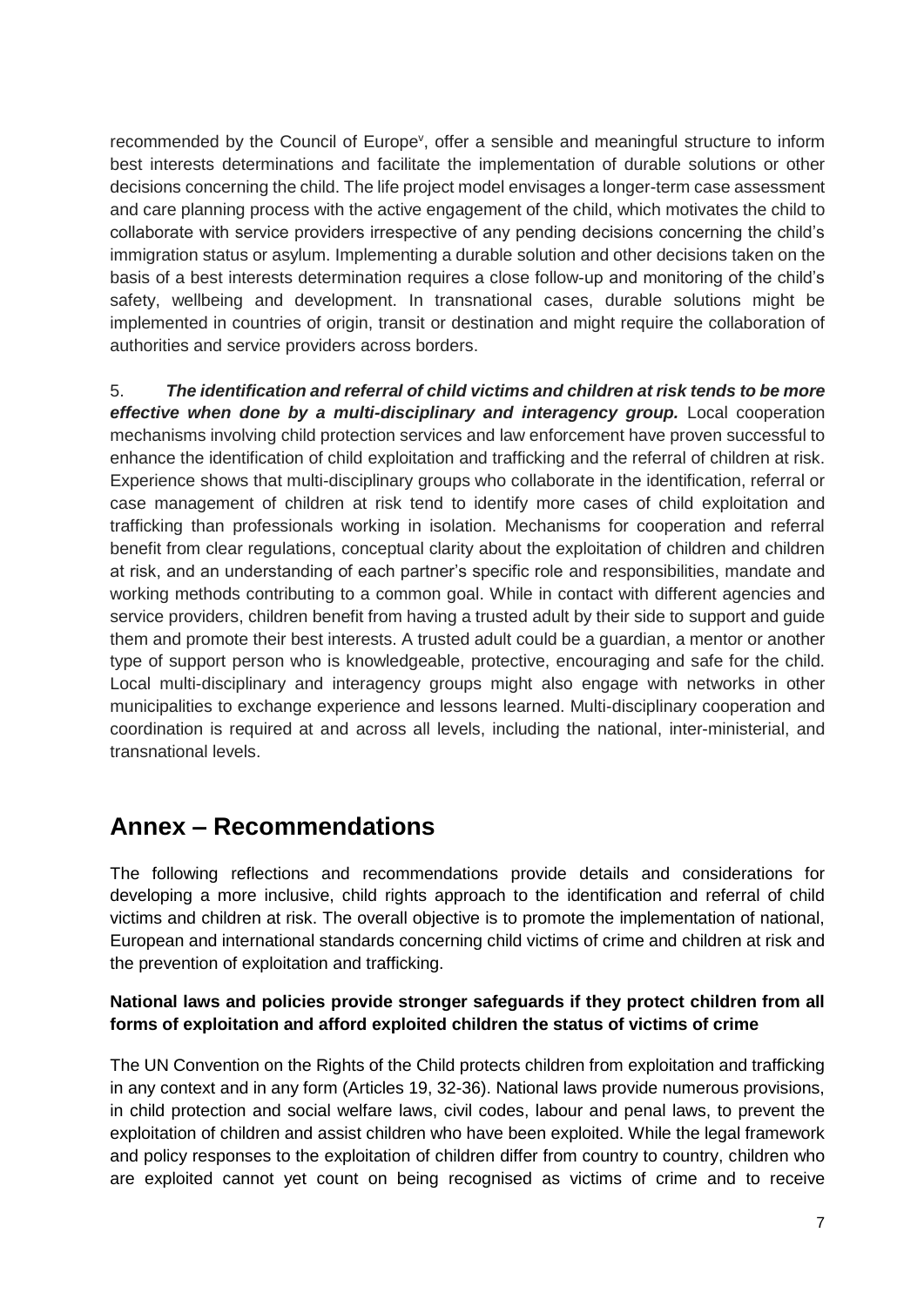appropriate care and support for recovery, rehabilitation and damage compensation, as well as procedural rights.

The services, entitlements and safeguards in place for exploited children differ according to the type of exploitation they have been exposed to, how they are being identified, and whether or not their exploiters are subject to criminal investigation, prosecution and conviction. There is today no conceptual clarity of the "exploitation" of children. While child victims of trafficking have received a lot of attention in policy, programming, research and advocacy, children who are exploited in other contexts are less visible, the services available to them are less specific and their needs are not understood to the same degree. The experience from anti-trafficking work and responses for child victims of crime offers valuable learning on what works to protect children from exploitation. It is time to apply and expand this learning to develop responses in law, policy and practice that safeguard children from exploitation in any context and in any form.

#### **A single identification procedure facilitates the gathering of personal data, hearing the child's story and assessing the child's case**

Children on the move, who are considered a particular risk group for exploitation and trafficking, are subjected to a range of identification measures in countries of transit and destination. Today, measures for identification often take place in a fragmented way, different authorities work in isolation and tend not to exchange information. As a result, service providers are assisting children within European countries without being fully aware of their identities and their personal stories. Measures for identification are undertaken by border guards and immigration or asylum authorities, social services, outreach services and law enforcement. Different procedures assess specific elements of a child's identity, background and story, such as national origin, citizenship and age, as well as assessments of the child's family situation, special reception or protection needs, child-specific grounds of asylum, and best interests. Many of these assessments are mandated by European and national law. In all these contexts, officials and professionals are held to interview the child to inform the assessments.

To redress this fragmented approach, States could consider coordinating or integrating different procedures for the identification of children who are within their jurisdictions. This requires the collaboration of different authorities and services providers and the coordination of separate procedures. The registration and transfer of data on a child's identity and story, in accordance with applicable laws and regulations for data protection and privacy, facilitates the continuity of care and support, prevents repeated assessments and lengthy procedures when a child is transferred within a country or across borders or returned to the country of origin.

#### **Interviewing children requires trained professionals and a child-friendly setting**

When children are heard or interviewed, the set-up of the meeting with the child and the environment play a fundamental role to help the child feel confident to speak out and to facilitate the child's disclosure. Ensuring a child-friendly interview setting requires to prepare the child for the interview, explaining to the child why the interview is taking place, what it is about and what it aims to achieve. It is also important to inform the child how the information from the interview will be used and who will participate in or observe the interview. The selection of the interviewer and other persons participating in the interview must take gender considerations into account. The interviewer should maintain a neutral appearance and speak calmly, being clear, friendly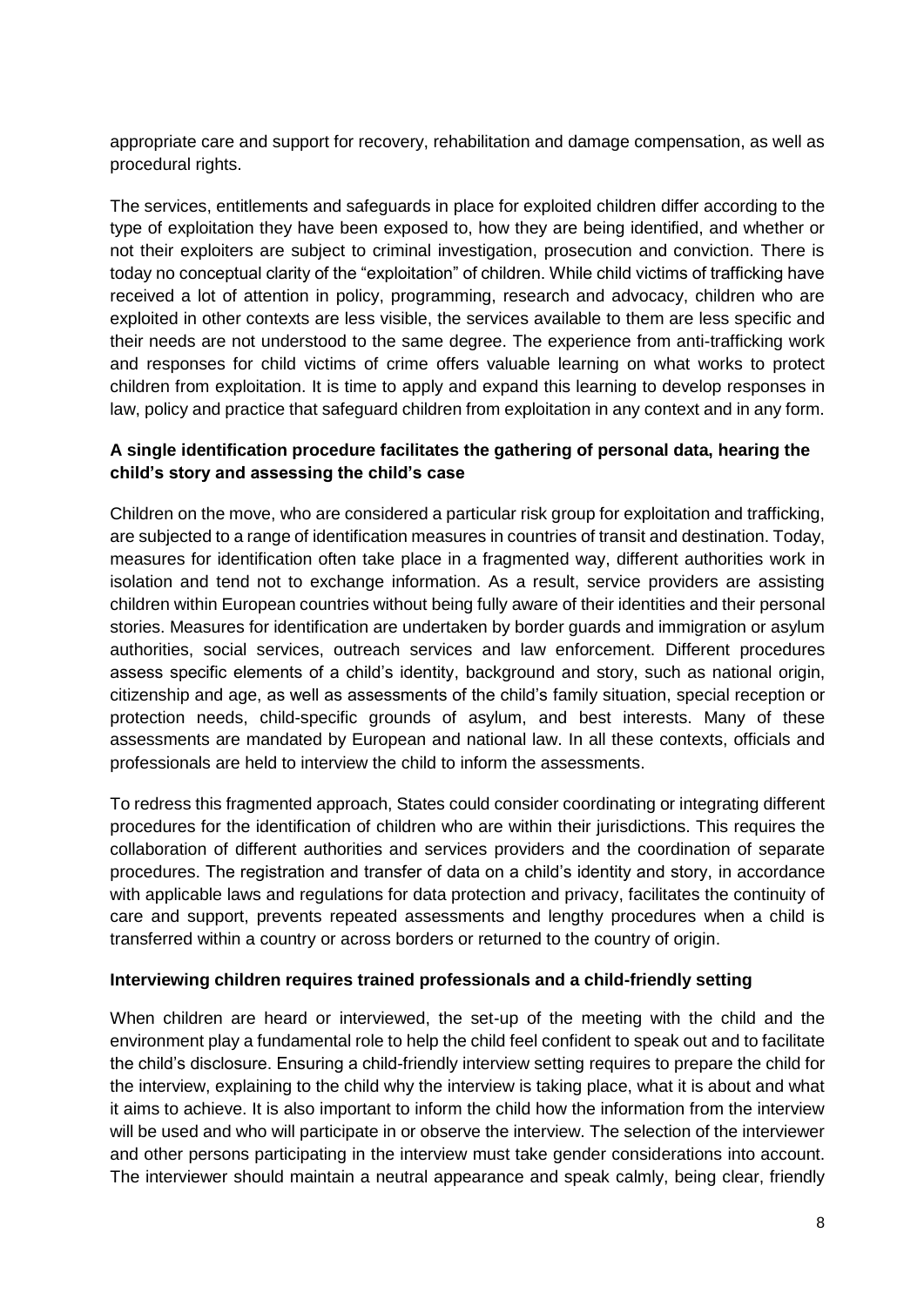and determined. The interviewing room should be quiet and comfortable, with as little distractions as possible. Where an interpreter participates, he or she sits next to the interviewer and maintains a neutral role, while the interviewer maintains eye contact with the child, not with the interpreter. When the interviewer has suspicions that the interpreter is interfering with the interview, the interviewer has to interrupt the session and clarify the issue with the interpreter. In some cases, interpreters might have connections to the diaspora group that the child belongs to and there may be dynamics of intimidation, manipulation and control that the interviewer is not at first aware of. In such cases, the interpreter has to be changed. Resorting to telephone interpretation is a good solution to avoid inappropriate interference and to protect the child's privacy.

Officials and professionals in all sectors, such as social and health care, law enforcement, immigration and asylum, have to be trained to communicate and conduct interviews with children, according to the principles of evidence-based interviewing protocols and child-sensitive communication. They must be aware of reporting obligations and rules of confidentiality and be transparent to the child about these rules and obligations. Professionals and researchers ascertain that children and adults who are in contact with social services, health care staff or other service providers tend to appreciate when they are asked direct questions about violence. It helps them to overcome taboos or fears of speaking out about violence in their lives and facilitates their disclosure so that service providers can offer more targeted support.

In the context of a regional training series, the Council of the Baltic Sea States applied innovative technology to train professionals in interviewing children.<sup>vi</sup> The Avatar Based Interview Training (ABIT) is an online tool that offers an authentic experience of interviewing children. It uses an avatar based system to simulate face-to-face conversations with a virtual representation of a child. Although the tool is still in a prototype phase, it has received very positive feedback as a new possibility to train professionals in leading child-sensitive conversations.

#### **Evidence-based interviewing protocols are useful for all situations where children are heard**

Evidence-based interviewing protocols<sup>vii</sup> provide a clear structure to facilitate the child's statement without influence or manipulations by the interviewer. Evidence-based interviewing protocols enable the interviewer to obtain a statement from a child with high probative value. While these protocols are mainly applied in forensic interviews with child victims of crime, they are valuable tools for other situations as well where officials or professionals engage in childsensitive communication.

The interview is structured in three phases, the introduction, free narrative and closure. In the introduction phase, the interviewer introduces him- or herself and any other persons present, such as an interpreter. In this phase, the child is informed about the interviewing procedure, the roles of the persons who are present and the expectations of the child to say the truth. The interviewer engages the child in a few informal questions to build rapport, to understand how the child feels and if the child has any limitations in expressing him- or herself. The rapport building phase helps the interviewer to adjust his or her language to the needs of the child, to become acquainted and for the child to gain confidence to proceed with the interview.

In the free narrative phase, the interviewer asks open-ended and non-leading questions in relation to the main theme and purpose of the interview. Gradually, the interviewer asks more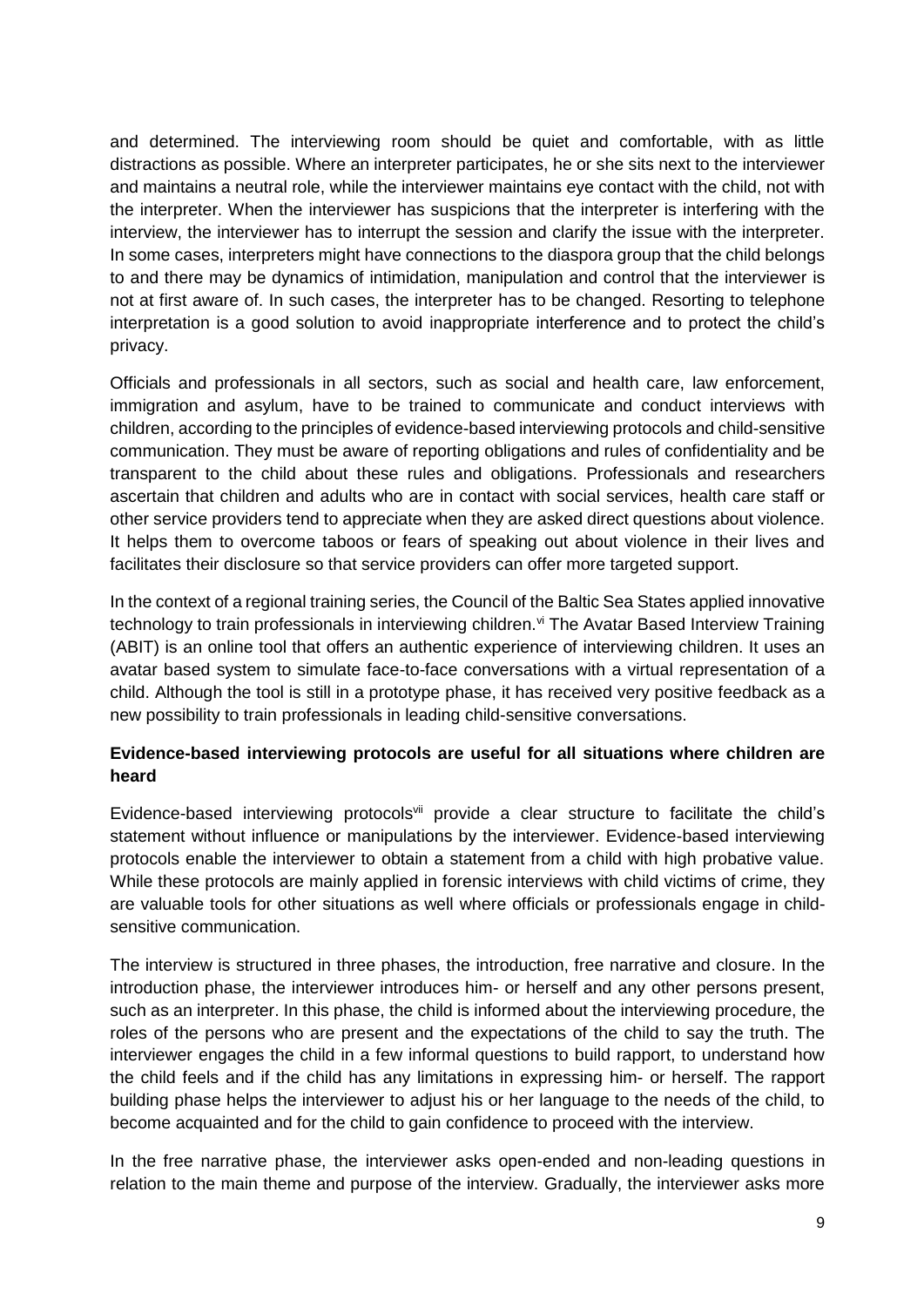specific questions to follow-up and clarify what the child has said in the free narrative in order to obtain a precise and sufficiently detailed statement. In the closure phase, the interviewer sums up the child's statement, using the child's own words, and asks the child for feedback. The interviewer returns then to a neutral topic and responds to any questions or concerns that the child might have. Before closing the session, the interviewer thanks the child for his or her participation and discusses a safety plan with the child so that the child knows whom he or she can turn to should there be any issues bothering the child after the interview.

#### **A comprehensive best interests assessment offers opportunities for understanding the child's risks and resiliency and identifying experiences of exploitation**

A best interests determination is a formal procedure conducted by a state agency or a state commissioned private partner. Usually social services or child protection services have the competence to conduct best interests determinations. *The procedure consists of two steps, the best interests assessment and the decision making process.* The best interests determination procedure is always oriented by the human rights of the child, which are considered interrelated and interdependent, including rights to safety and protection, survival and development, as well as participation.

*The best interests assessment* aims to gather and verify data and information about the child and to assess the child's situation. It establishes the child's identity, including the identity of the child's parents or guardian, any accompanying persons and the quality of their relations. An age assessment could fall within its scope. The best interests assessment involves the hearing of the child and aims to understand the child's situation, background and needs, including the child's risks and resiliency. It includes family tracing where required and a social inquiry into the family situation. Where there are suspicions that the child is a victim of violence, exploitation, trafficking or other criminal offences, the assessment can be coordinated with the gathering of evidence through forensic examinations and interviews with the child. The assessment identifies also sources of support, skills and resources of the child and his or her social network and environment. Considering these comprehensive assessments, the procedure offers good opportunities for identifying signs or risks of exploitation and trafficking.

#### **As a formal process, best interests determinations are protected by procedural safeguards**

Procedural safeguards ensure that formal procedures respect basic rules of legality, due process and rule of law. Judicial and administrative procedures involving children have to ensure child-sensitive safeguards to enable the child's collaboration and participation. The child has the right to receive information in a language that he or she understands. The child's views and concerns are to be heard and given due weight in the procedure. Where necessary, interpretation and cultural mediation has to be provided. A child who is deprived of the support from his or her primary caregivers has the right to be assisted by a guardian and, where applicable, a legal representative.

*The best interests determination* involves often a difficult process of balancing different interests, rights and priorities. When balancing these different factors, preventing any possible harm to the child takes precedence and outweighs always any other factor. Decision makers need to consider the child's right to be brought up by his or her parents and to maintain family contact, unless there are risks to the child's safety and wellbeing deriving from the family.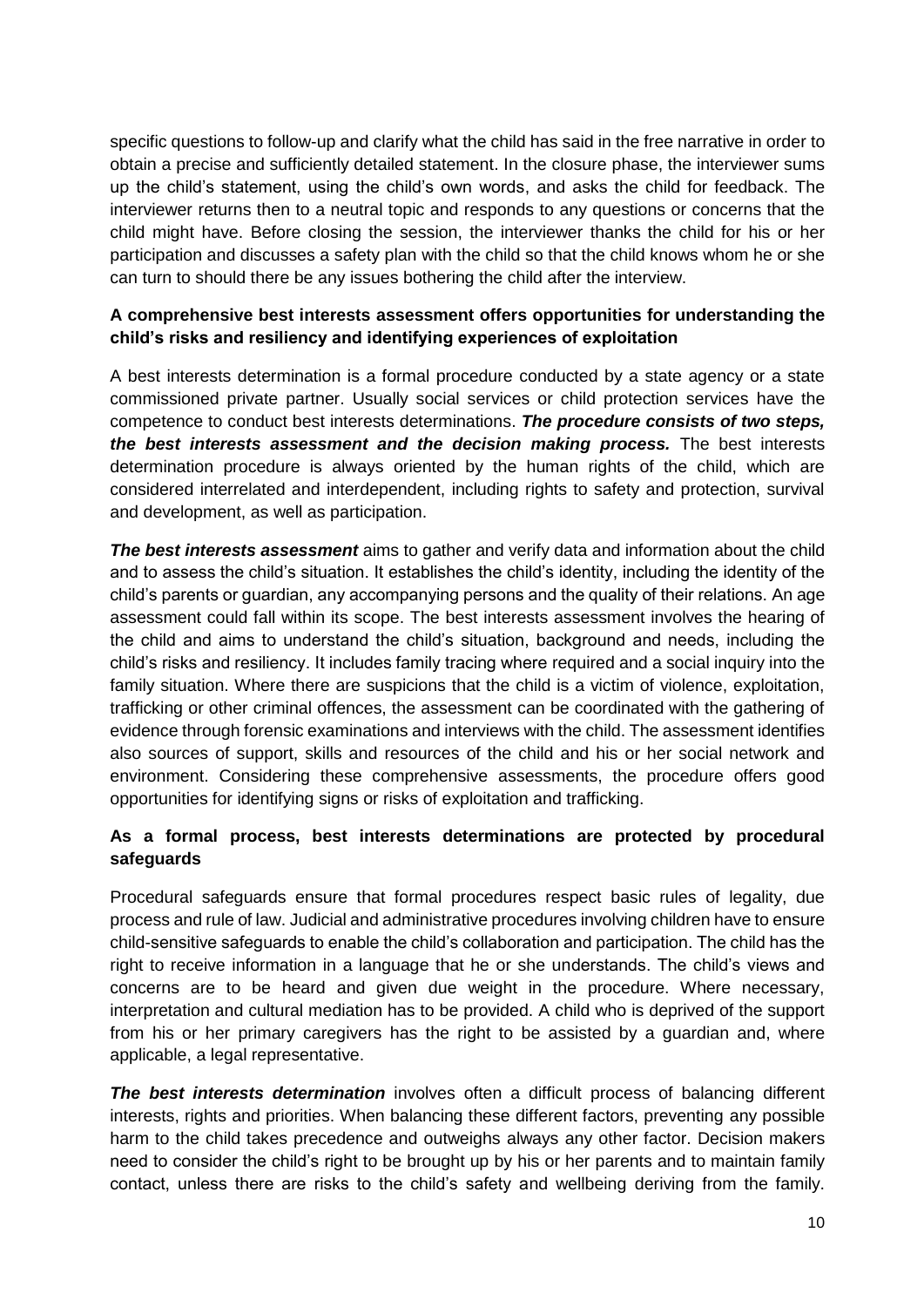Matters related to health, education and vulnerability need to be assigned weight, as well as the interest to ensure continuity and stability of the child's situation.

The child has a right to understand how the decision on his or her best interests has been reached and how the different pieces of information, including the child's views and statement, have been taken into account for the decision making process. To this end, the best interests determination has to be transparent and documented with clear reasoning and motivation of the decision. The child has the right and possibility to request that the decision be reviewed and revised and there has to be a mechanism in place for complaint and appeal.

#### **Collaboration between authorities and service providers in best interests determinations provide for increased opportunities to identify risks and experiences of exploitation**

Conducting best interests determinations is a routine for social and child protection services, who do not necessarily cooperate with other services and agencies to ensure a comprehensive assessment of the child's situation. In the cases of children on the move, who are considered to have a high risk of exploitation and trafficking, unified procedures for best interests determinations are rarely in place. Different assessments and decisions are made by social or child protection services, childcare staff, immigration and asylum authorities. Many children at risk miss the opportunity to tell their stories in the context of a best interests determination and to have their cases assessed in a comprehensive way. To redress this gap, different authorities and service providers would benefit from engaging in a structured collaboration to ensure that the information they have about the child feeds into a single best interests determination, in accordance with national laws and regulations on data protection and privacy. This can be achieved, for instance, by facilitating the collaboration between social workers, care staff and immigration or asylum officers for a multi-disciplinary best interests assessment. Another possibility is to conduct multi-disciplinary risk assessments of children that feed into the best interests determination procedure undertaken by social services or by immigration or asylum authorities.

#### **Child-centred services create a safety net around the child**

Placing the child at the centre requires special working methods and mindsets. In child-centred approaches, service providers focus not only on the interaction with the child within their own mandates. They cooperate and coordinate their actions with those of other agencies and services, while also managing the involvement of significant other persons, such as the child's parents, in accordance with the best interests of the child. Child-centred services avoid repeated questioning, hearing or interviewing of the child. They provide for a child-friendly environment, taking into consideration the needs and best interests of the child with regard to timing and sequencing of different actions, having regard to the child's wellbeing and safety at all times, considering the child as a competent service user and an actor in decisions and proceedings.

#### **Local child protection networks mobilise everyone to identify children at risk and contribute to their referral**

Experience has shown that local child protection networks make a difference in ensuring children's risks are identified and followed-up effectively. Many different state and non-state actors contribute to local child protection networks. In addition to social services, child protection and welfare services, law enforcement, labour inspectors, professionals in education and health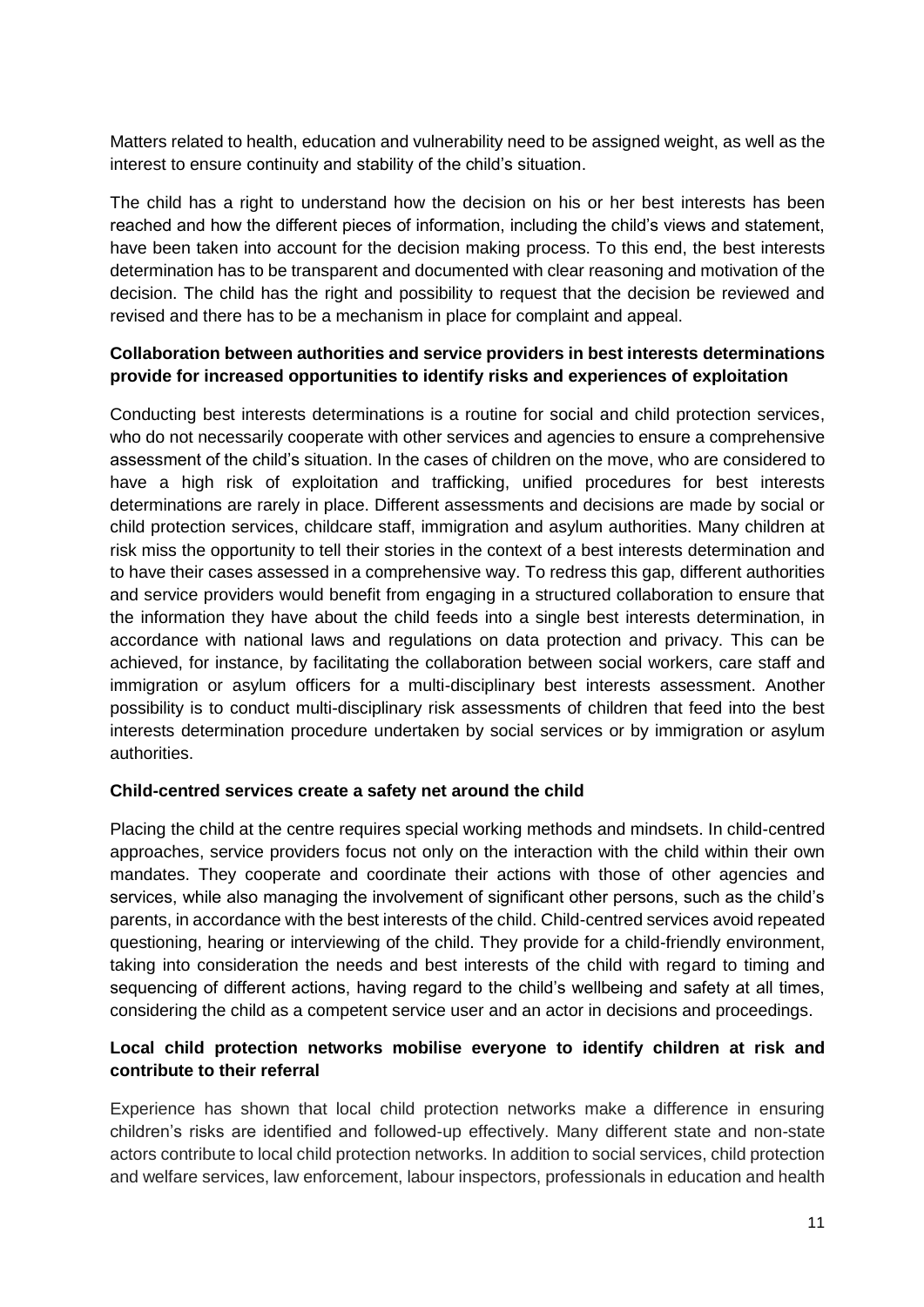care, also civil society organisations, religious and faith-based groups, shop owners and staff, employees of the public transportation sector, taxi drivers and local neighbourhoods can become actively engaged in child protection networks. Children and youth have advised that they would consider approaching all these people when looking for help in a difficult or exploitative situation. Public communication, awareness raising and sensitisation continues to be important to inform citizens, civil society groups and professionals about violence against children, child exploitation and neglect and to alert them to different possibilities of reporting, referral and mobilising help. Making the contact details of social and child protection services widely known and easily accessible helps citizens to call for help when they have suspicions about children at risk.

#### **Specialised law enforcement units are able to enable child-sensitive justice for children who have been exploited and to hold perpetrators accountable**

When signs or evidence emerge that the child is, or has been, a victim of violence, exploitation or trafficking, or that the child is at risk, the competent authorities decide whether the case requires a criminal investigation. Where this is the case, the law enforcement response has to set in rigorously without distinction on the grounds of the child's national or social origin or immigration status. Where exploiters or traffickers use threats or other control measures to keep children in situations of exploitation, victim-witness protection measures might be required to enable the child to collaborate with law enforcement and remain in the assistance programme.

Criminal investigations and proceedings benefit from testimonies of child victims with a high probative value, which are obtained by referring children to Barnahus or comparable centres where child-sensitive forensic interviews are conducted. Experience shows that the prosecution of exploiters and traffickers is more likely to result in a conviction when the case is built on a diversity of evidence rather than relying only on the child's statement.

Specialised law enforcement units for human trafficking and child trafficking cases are likely to identify and investigate more cases and prepare more successful prosecutions than their nonspecialised colleagues. Law enforcement agencies have therefore expressed a need for more training for front-line staff to identify signs of exploitation and trafficking, including among children in conflict with the law, to communicate effectively with children and to collaborate with other agencies and service providers for the purpose of investigation and prosecution, within countries and across borders.

#### **Solutions are needed to protect particularly marginalised groups from exploitation and secondary victimisation**

Children who are living in particularly marginalised situations, for instance children involved in criminal activities, children on the streets and children in situations of irregular migration, are rarely reached by traditional anti-trafficking or child protection measures. At present, states and societies have very little solutions to offer to these children although many are known to be exploited, including in the context of trafficking, or to be at a high risk. Local authorities and different civil society organisations provide low-threshold services and are in close contact with children and families who are at risk and living in precarious conditions.

Some children in particularly precarious situations might appear to "consent" to their exploitation, including when exploited in prostitution and pornography, in criminal activities, child labour and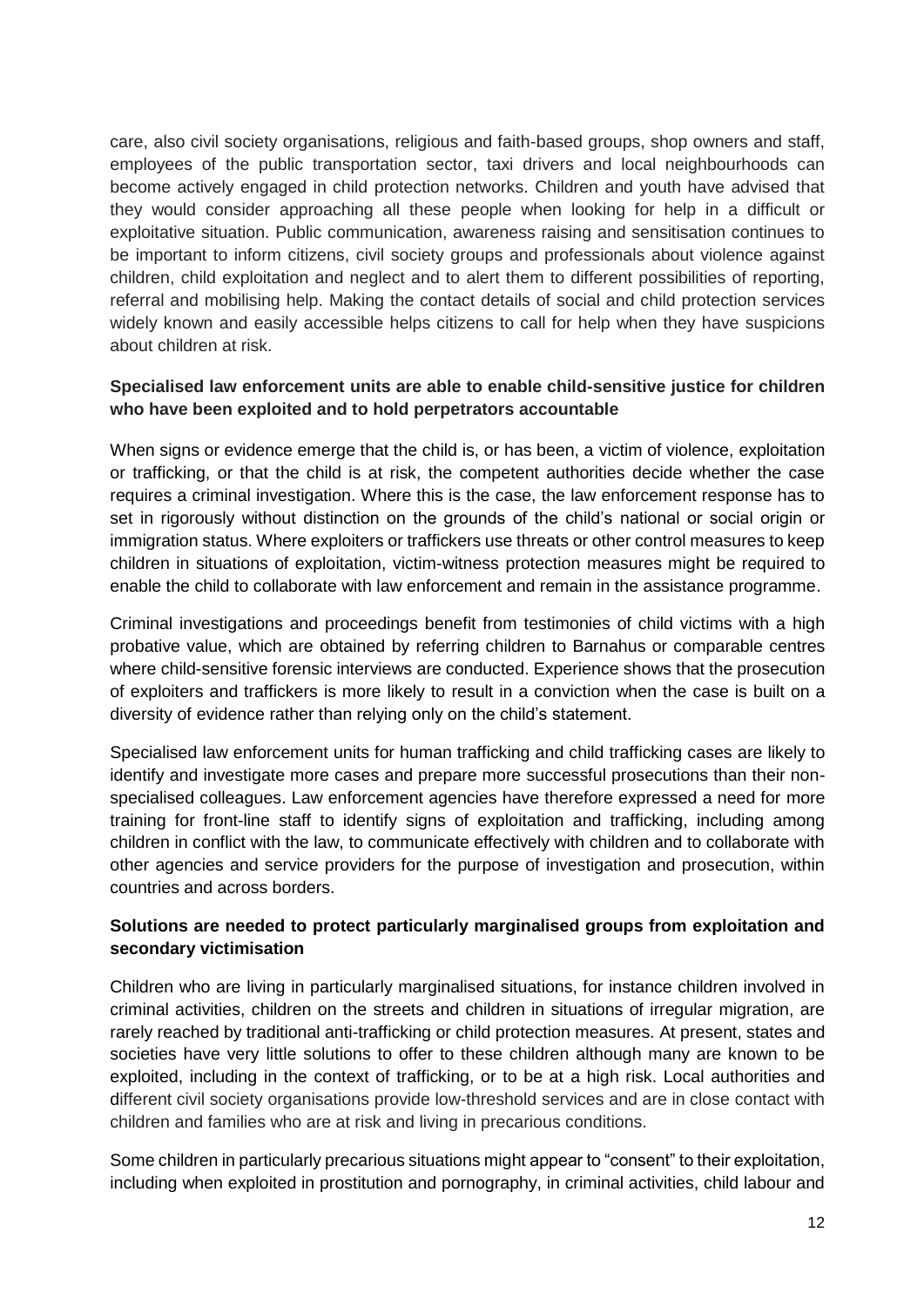begging. As long as there are no visible signs of threats, violence or coercion against the child, the child's chances to be identified as a victim of exploitation are reduced, although the international definition of child trafficking affords that the child's consent should be considered irrelevant for the prosecution of traffickers and the assistance of victims, and the child's consent cannot be held against the child.

Despite the progress made with researching and identifying cases of child trafficking for the purpose of exploitation in criminal activities, these children are still often wrongly identified as children in conflict with the law. They face a high risk of secondary victimisation and prosecution. More efforts are needed to develop appropriate solutions for these particularly marginalised and high-risk groups, with their active engagement. Experience suggests that social outreach services, education and crime prevention programmes might be better prepared to inform solutions that are meaningful for particularly marginalised groups than narrow child protection responses.

Where children have been exploited in illegal and criminal activities and there are suspicions of trafficking, child protection and law enforcement responses need to consider these children not only as perpetrators but also as victims of crime and apply child-sensitive justice measures with a focus on recovery and rehabilitation, social and economic inclusion and support for their development and transition into adulthood and independent life. The right of child victims of trafficking to be protected from criminalisation and prosecution for acts they committed due to their situation as victims of trafficking, still needs to be enforced and applied more consistently in practice.

#### **Consulting children to hear their views, suggestions and recommendations**

As part of the regional consultations, children were consulted to share their views and recommendations on support services for children at risk.<sup>viii</sup> The aim was to hear the ideas and recommendations on how children could find help and support in difficult situations where they are at risk of violence, exploitation and trafficking. Boys and girls were invited to identify sources of protection and resilience that could strengthen the wellbeing and safety of children in difficult situations. The children were asked to narrate a story of a child who is separated from his or her parents, is living in a difficult situation and is trying to leave this situation. The children heard the beginning of the story from the facilitator and worked individually or in small groups to continue narrating how the fictional child in the story could find support. The main character of the story was a child about the same age as the participating children who was presented as a hero to enable the children to engage in a positive narration considering the resources, skills and potentials of the hero. The focus of the children's narration was on solutions, ideas and advice for the hero of their story to feel better, to have a better life and to leave the situation where he or she was at risk of violence and exploitation. The consultations with children were facilitated by specialists in facilities for child victims of exploitation and trafficking. The children appreciated engaging in this creative activity without being asked to talk about their personal experiences. The children liked that someone was interested in them, listened to them and asked their opinions. The feedback about the methodology was so positive that the specialists and organisations involved in the consultations with children were keen to continue using it in their work with child victims and children at risk. The ourcomes of the consultations with children have informed the Oslo Conclusions.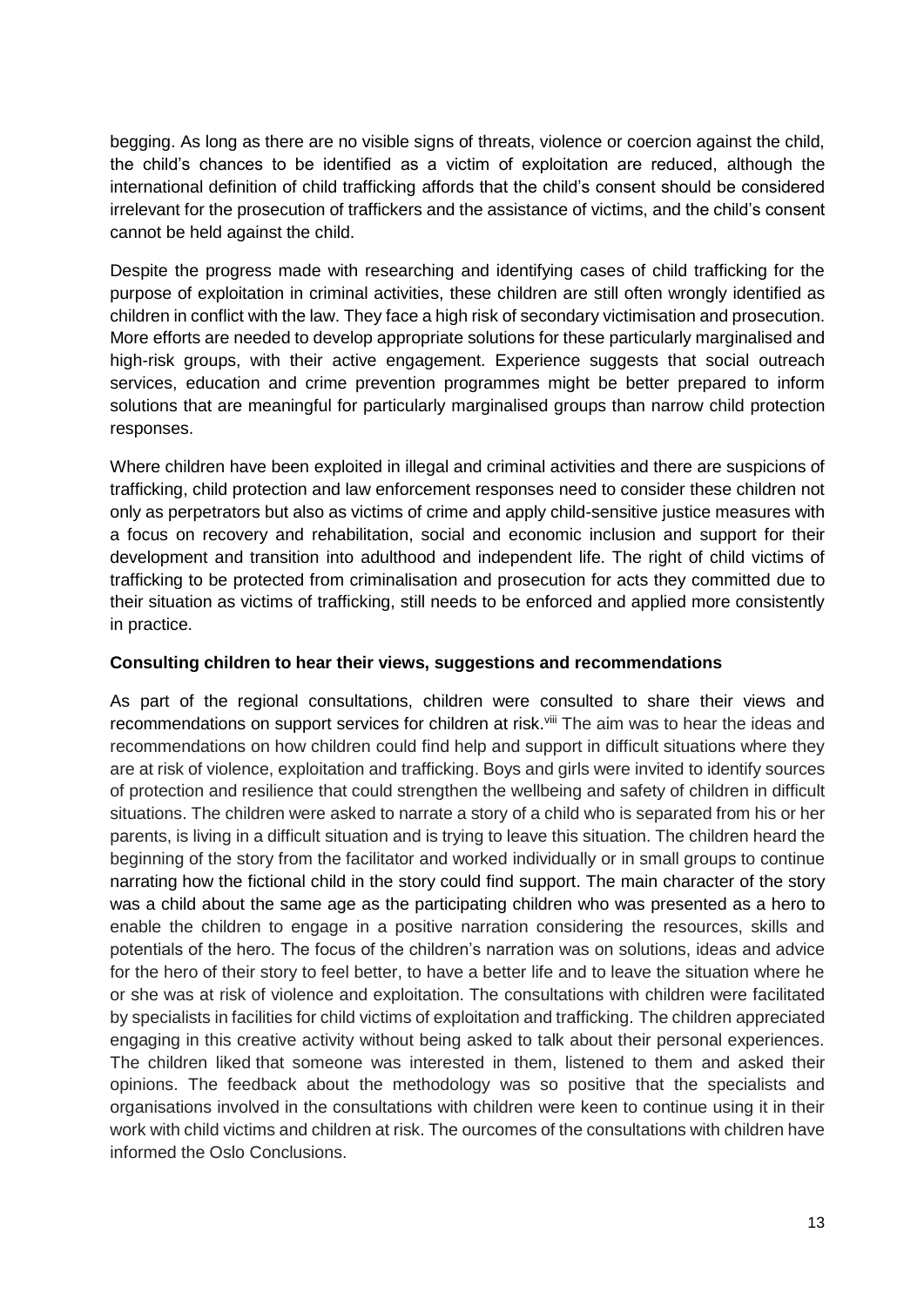#### **Research and consultations inform the continued development and refinement of policy and practice**

There is a considerable body of research and analysis of the challenges and enabling factors for the identification and referral of child victims of trafficking and children at risk. Analyses have been informed by consultations with children, officials and professionals, although this type of research has focused on children who are successfully identified and referred to assistance and remain within the assistance programme. The voices of children, who go missing from assistance programmes for victims of trafficking and presumed victims and those who are identified wrongly or not at all, are heard to a lesser extent. Medium and longer-term monitoring of children's safety, wellbeing and development after an experience of exploitation or trafficking is rarely conducted and individual examples do not necessarily adopt a holistic child rights approach. The existing body of evidence is not yet used to the full potential to guide the development of more effective approaches in policy and practice, including methods and tools. Evidence, knowledge and experience offer a rich source of inspiration to strengthen the identification and referral of child victims of exploitation and children at risk, while redressing known obstacles. Only when policy makers, researchers and practitioners collaborate more closely and consult with children and young people, they will be able to continuously develop prevention and response measures further.

#### **Training prepares officials and professionals to identify and follow-up children at risk**

Officials and professionals across all sectors demand more opportunities for training and continued learning. Academic and vocational training curricula still do not include systematic teaching of child rights and themes related to violence, exploitation and neglect of children, child trafficking and safeguarding children on the move. Reforming the curricula to incorporate these thematic areas is a priority to inform and sensitise new generations of professionals. In addition, there is a continued demand for on-the-job training to develop the skills and capacities of officials and professionals in all fields. They appreciate joint training programmes involving officials and professionals from different fields who are all part of the same local referral mechanisms and start collaborating more effectively after a shared training experience. There continues to be a demand for cross-border training programmes where officials and professionals involved in transnational child protection work can exchange experience and engage in joint learning.

All persons who get to meet children in their jobs would benefit from training on child-sensitive communication. Experience shows that officials and professionals are better prepared to identify and follow-up children at risk when they have not only academic and technical knowledge but are also able to use social and emotional skills for their interaction with children and families so that they can engage with them in a proactive and constructive way. At the local level, officials and professionals appreciate the possibility to access supervision when handling difficult and highly demanding cases. The possibility to access technical expertise and assistance from the regional or national level is considered useful to support local staff with the identification and follow-up of children at risk and child victims, especially where cases are particularly complex or transnational.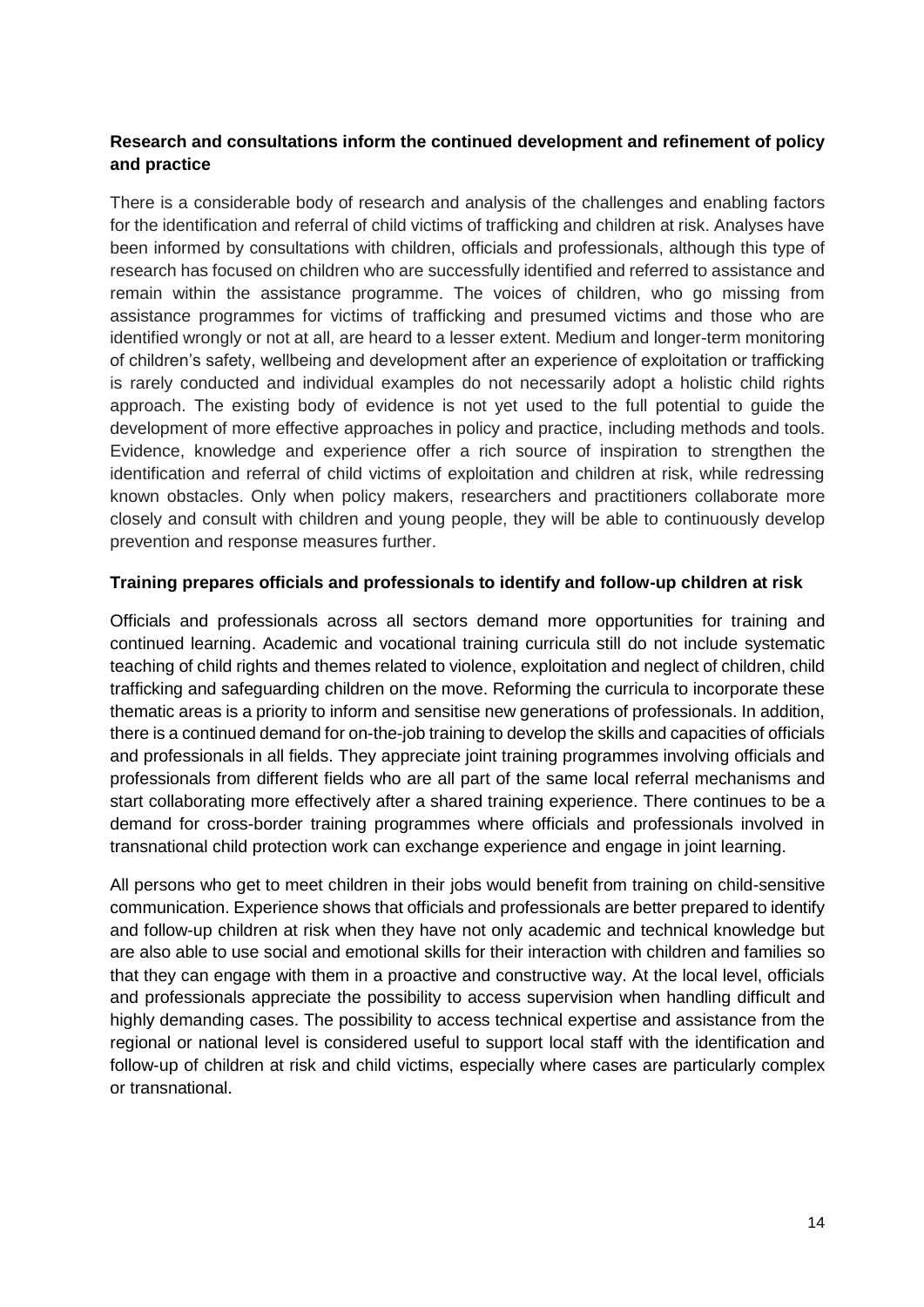#### **There is continued need to implement the Council of Europe Convention on Action against Trafficking in Human Beings**

The Council of Europe Convention on Action Against Trafficking in Human Beings recognises that the correct identification of victims of trafficking is a challenge and calls upon States Parties to ensure that presumed victims are referred to assistance and support wherever there are reasonable grounds to assume that the person is a victim. The Convention supports therefore the understanding that the identification of victims of trafficking is a process that requires time and access to support services and assistance. The Convention clarifies that the responsibility for referral and assistance rests with the country on whose territory a presumed victim of trafficking is identified. No person shall be returned or transferred to another place before the identification process has been completed.<sup>ix</sup> This requirement is in accordance with the responsibility of the state to conduct a best interests determination for a child whose status and situation is unclear. The monitoring body for the implementation of the Council of Europe Convention, GRETA, is providing specific recommendations for states to strengthen their measures in this field.

 $\overline{a}$ 

<sup>i</sup> The Baltic Sea Region includes Denmark, Finland, Estonia, Germany, Iceland, Latvia, Lithuania, Norway, Poland, Sweden, and the Russian Federation. The Council of the Baltic Sea States (CBSS) is a regional intergovernmental cooperation including the above-mentioned member states as well as a representative from the European Union.. The CBSS Expert Group on Children at Risk operates several programmes in the region and in broader Europe to strengthen children's rights and protection. www.childrenatrisk.eu

III In 2013, The Council of the Baltic Sea States Expert Group on Children at Risk developed the *Protect Children on the Move* project and the *Guidelines on the human rights and the best interests of the child in transnational child protection cases* including a special *portal on Wikipedia* providing information about transnational child protection. See[: www.childrenatrisk.eu.](http://www.childrenatrisk.eu/) Since 2016, the CBSS has collaborated closely with the Nordic Council of Ministers to roll out a regional training programme on transnational child protection and the Guidelines. During 2016, the two Councils organized training seminars in Riga, Tallinn, Helsinki and Stockholm. In a conference in 2016 co-organised with the Central European Initiative, the focus was expanded to include countries in Central and Southern Europe bringing evidence on migration and the situation of unaccompanied children including the risk of trafficking and exploitation. In 2017 and 2018 regional consultations on good practices in identification and referral have taken place in St. Petersburg and Vilnius, as well as Oslo.

iii See the documentation from the PROTECT Children on the Move Project[, http://www.childrenatrisk.eu/projects-and](http://www.childrenatrisk.eu/projects-and-publications/protect-children-on-the-move/)[publications/protect-children-on-the-move/.](http://www.childrenatrisk.eu/projects-and-publications/protect-children-on-the-move/) See further United Nations General Assembly, Joint report of the Special Rapporteur on the sale and sexual exploitation of children, including child prostitution, child pornography and other child sexual abuse material and the Special Rapporteur on trafficking in persons, especially women and children, A/72/164, 18 July 2017. Council of the Baltic Sea States, *Guidelines on the Human Rights and Best Interests of the Child in Transnational Situations*, Children's Unit and Expert Group for Cooperation on Children at Risk, 2015, http://www.cbss.org/wp-content/uploads/2013/01/Guidelines promoting\_the\_Human\_Rights\_and\_the\_Best\_Interest\_of\_the\_Child\_in\_Transnational\_Child\_Protection\_Cases.pdf. Council of the Baltic Sea States, Child Centre, Expert Group for Cooperation on Children at Risk, *Children Trafficked for Exploitation in* 

*Begging and Criminality, A challenge for law enforcement and child protection*, 2013, [http://childcentre.info/public/Childtrafficking\\_begging\\_crime.pdf.](http://childcentre.info/public/Childtrafficking_begging_crime.pdf) UNICEF Innocenti Research Centre, *Child Trafficking in the Nordic Countries, Rethinking strategies and national responses*, Technical Report, 2012[, https://www.unicef-](https://www.unicef-irc.org/publications/search/?Title=trafficking&CategoryID=0&AuthorID=0&SeriesId=0&Year=0&LangID=0&GeogID=0&ThemeId=0&ISBN)

[irc.org/publications/search/?Title=trafficking&CategoryID=0&AuthorID=0&SeriesId=0&Year=0&LangID=0&GeogID=0&ThemeId=0](https://www.unicef-irc.org/publications/search/?Title=trafficking&CategoryID=0&AuthorID=0&SeriesId=0&Year=0&LangID=0&GeogID=0&ThemeId=0&ISBN) [&ISBN=](https://www.unicef-irc.org/publications/search/?Title=trafficking&CategoryID=0&AuthorID=0&SeriesId=0&Year=0&LangID=0&GeogID=0&ThemeId=0&ISBN). Family and Childcare Centre Greece and Defence for Children International – Italy, *Resiland*, *Orientations for Professionals and Officials Working with and for Children on the Move*, Participation, Capacities and Resilience of Children on the Move Against Trafficking and Exploitation, 2015[, http://www.resiland.org/27-orientations-for-professionals-and-officials-working](http://www.resiland.org/27-orientations-for-professionals-and-officials-working-with-com-now-published.html)[with-com-now-published.html.](http://www.resiland.org/27-orientations-for-professionals-and-officials-working-with-com-now-published.html) Defence for Children International Italy and Family and Childcare Centre Greece et al., IMPACT *- Improving Monitoring and Protection Systems Against Child Trafficking and Exploitation, Transnational Analysis,* 2014, [http://www.impact-eu.org/files/IMPACT%20content%20web%20final%20Jan.pdf.](http://www.impact-eu.org/files/IMPACT%20content%20web%20final%20Jan.pdf) The Crime Victim Compensation and Support Authority, *Child Victims in the Union – Rights and Empowerment, A report of the CURE project 2009-2010*, Umeå, 2010, [https://www.brottsoffermyndigheten.se/Filer/B%C3%B6cker/Child%20victims%20in%20the%20Union,%20CURE.pdf.](https://www.brottsoffermyndigheten.se/Filer/B%C3%B6cker/Child%20victims%20in%20the%20Union,%20CURE.pdf)

iv A more detailed guide to best interests determinations is available from: Council of the Baltic Sea States, *Guidelines on the Human Rights and Best Interests of the Child in Transnational Situations*, Children's Unit and Expert Group for Cooperation on Children at Risk, 2015, [http://www.cbss.org/wp-content/uploads/2013/01/Guidelines\\_-](http://www.cbss.org/wp-content/uploads/2013/01/Guidelines_-_promoting_the_Human_Rights_and_the_Best_Interest_of_the_Child_in_Transnational_Child_Protection_Cases.pdf)

promoting\_the\_Human\_Rights\_and\_the\_Best\_Interest\_of\_the\_Child\_in\_Transnational\_Child\_Protection\_Cases.pdf. Council of the Baltic Sea States, *Transnational Child Protection: Practical guide for caseworkers and case officers*, Children's Unit and Expert Group for Cooperation on Children at Risk, 2015,

[http://www.childrenatrisk.eu/public/PROTECT/Guide\\_for\\_case\\_workers\\_and\\_officers.pdf.](http://www.childrenatrisk.eu/public/PROTECT/Guide_for_case_workers_and_officers.pdf)

<sup>v</sup> Council of Europe Committee of Ministers, Recommendation CM/Rec(2007)9 of the Committee of Ministers to member states on life projects for unaccompanied migrant minors, adopted by the Committee of Ministers on 12 July 2007, [https://www.coe.int/t/dg3/migration/archives/Source/Recommendations/Recommendation%20CM%20Rec\\_2007\\_9\\_en.pdf.](https://www.coe.int/t/dg3/migration/archives/Source/Recommendations/Recommendation%20CM%20Rec_2007_9_en.pdf)